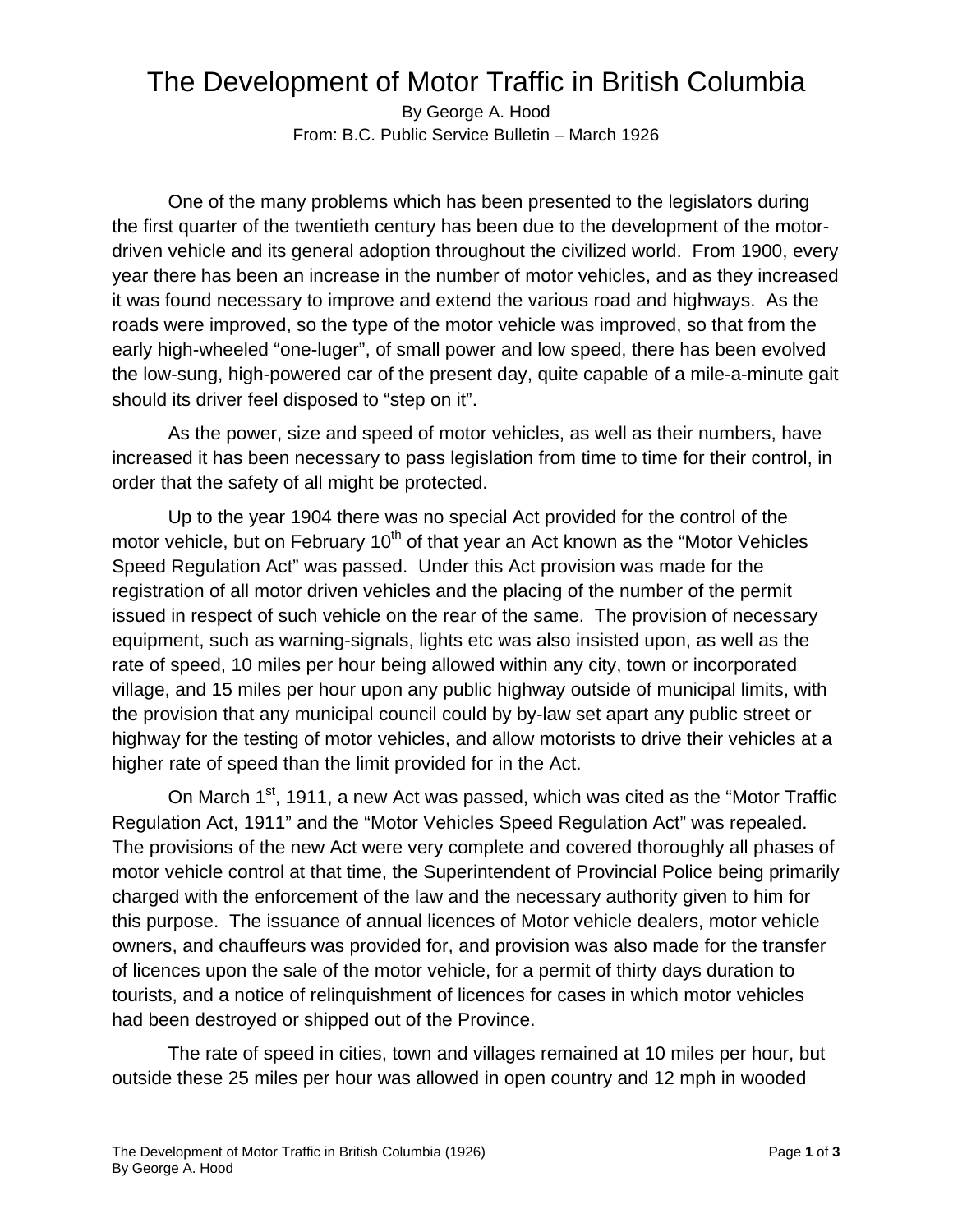country; a provision with reference to testing motor vehicles in municipalities similar to that provided in the old Act was also included.

As motor-driven traffic increased, it was found necessary to amend the "Motor Traffic Regulation Act". Amendments made in 1913, amongst other things, increased the length of time for which a permit could be granted for touring purposes to 60 days, and provided for the issuance of 2 number plates for motor vehicles other than motor cycles, and one number plate for motor cycles, such plates to bear the initials "B.C.", the year of issue, and the licence numbers, and to be of different colour each year. Badges were also provided for, for issuance to the holders of chauffeurs licences. Further amendments passed in 1914 raised the speed limit in cities, towns, and villages from 10 to 15 mph and in wooded country from 12 to 15; and in 1915 an amendment prohibited coloured lights being displayed upon any m.v. in such a manner as to be visible from the direction in which the m.v. was proceeding.

On April  $17<sup>th</sup>$  1920, a new Act cited as the "Motor Vehicle Act" was passed, which came into effect on July 1<sup>st</sup> following, repealing the "Motor Traffic Regulations Act" and amendments. In this Act the speed limit in open country was raised from 25 to 30 mph and a section was included prohibiting driving to the common danger. Licences were also provided for trailers and the time-limit for permits for touring purposes was extended to 90 days. The age of drivers was set at not less than 17 years, except by special permit, in which case the age limit was reduced to 15 years. Many other very important provisions were passed which space prohibits from setting out in detail.

An amendment of the "Motor Vehicle Act" was made in 1921, by which provision was made for a speed limit of 10 mph in cities, towns and villages and municipalities when approaching a curve, turning a corner, approaching or crossing any street or road intersection, or driving through a lane or alley, and the same limit was set for approaching or passing any school where signs were displayed warning the driver. In 1922 an amendment struck out the provision made in 1921 as to the speed limit of 10 mph in municipalities when approaching a corner, road intersection etc.

A further amendment in 1924 provided for the issuance of drivers license to all persons driving or operating a motor vehicle. It was enacted that there must be a surrender of such licence upon conviction for an infraction of the Act or regulations a blue licence being issued in the case of a first conviction, a yellow licence being issued on the second conviction, and the licence being surrendered for suspension or cancellation upon the third conviction, such licence then being forwarded to the Superintendent of Provincial Police to be dealt with by him.

Speed limits were also abolished in 1924 and the "common danger" clause inserted in their stead.